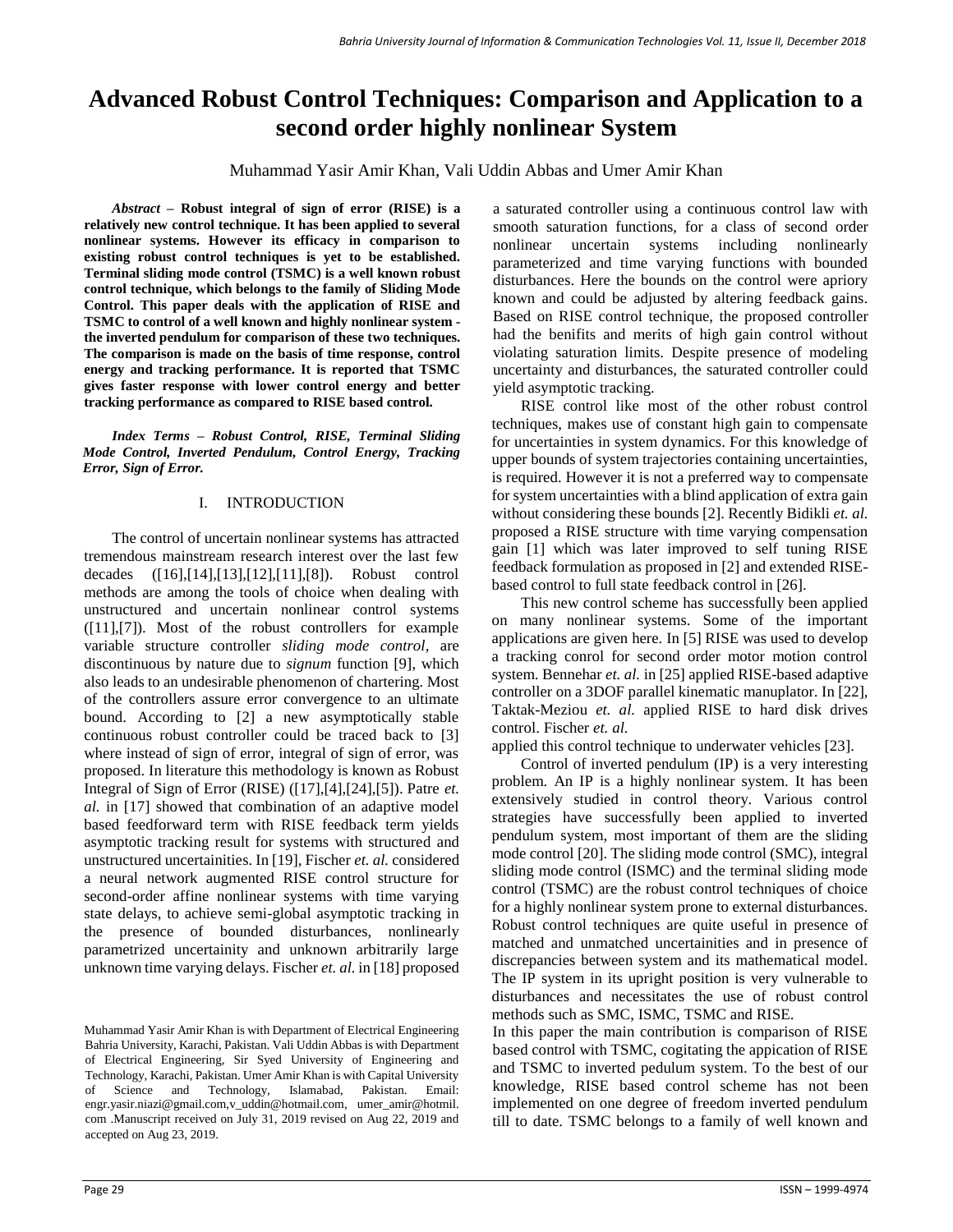well established robust control techniqies - sliding mode control. The comparison is made on the basis of time response, control energy and tracking performance. Comparison criteria is explained in Section IV a detailed comparison between the two control schemes is made. The results very strongly suggest preeminence of TSMC over RISE based control. The rest of the paper is organized as folows: in Section II the mathematical model of the system and control schemes - RISE and TSMC based control are presented in detail. Section III validates the developments in Section II, by presenting and discussing in detail the experimental results. Finally the last section concludes the paper.



Fig. 1 Simple Inverted Pendulum system.

TABLE I IP PARAMETERS

| Parameter            | Symbol | Value    | <b>Unit</b>        |
|----------------------|--------|----------|--------------------|
| Pendulum Mass        | m      | 0.026    | Κg                 |
| Pendulum Moment      |        | 0.000362 | Kg.m <sup>2</sup>  |
| Pendulum half length |        | 0.1      | m                  |
| Gravity              | g      | 9.8      | m/sec <sup>2</sup> |
| Friction             | в      | 0.001    | $sec-1$            |

### II. SYSTEM MODEL

An IP system as shown in Figure 1, consists of pendulum connected to shaft of dc motor housed in a fixed casing. The pendulum is essentially a swingable arm with a mass connected to its end. The arm of pendulum makes an angle of  $\theta$  with the vertical axis positive in counter clockwise direction. The applied torque is in counter clock wise direction. The various paramters and variables of IP system are summarized in Table I and II. By application of Newtons Laws the equations governing the system are:

$$
J\dot{\theta} + B\dot{\theta} + mgl\sin\theta = \tau \tag{1}
$$

## *A. RISE Control of IP*

We will next formulate the problem in the framework of RISE control plroblem. Let us consider the system of form as defined in [3],

$$
\mu \theta^{(n)} + f = u \tag{2}
$$

| <b>TABLE II: IP VARIABLES</b>             |  |         |
|-------------------------------------------|--|---------|
| Variable<br>Symbol Unit                   |  |         |
| Angular displacement of Pendulum $\theta$ |  | radians |
| Applied Torque                            |  | Nm      |

where  $\theta^{(i)} \in R \ \forall i = 0,...,n$  represent the system states. The functions  $\mu(\theta, \theta, \dots, \theta^{(n-1)}) \in R$  and  $f(\theta, \theta, \dots, \theta^{(n-1)}) \in R$  are uncertain functions,  $u(t) \in R$  is the control input, function  $\mu$ . is positive bounded function,

$$
\mu \leq \mu(\theta) \leq \mu(|\theta|, |\theta|, \ldots, |\theta^{(n-1)}|) \tag{3}
$$

where  $\mu \in R_{>0}$  and  $\mu(.) \in R$  is positive nondecreasing function. The functions  $\mu(.)$ , $f(.)$  are supposed to be continuously differentiable up to the second derivative. In problem under consideration, based on (1),

$$
\mu = J
$$
  

$$
f = B\theta + mgl\sin\theta
$$
 (4)

The first and second time derivatives in (4) are:

$$
\mu = 0
$$
  

$$
\mu = 0
$$
  

$$
\mu = 0
$$
  

$$
\mu = 0
$$
  

$$
\mu = 0
$$

$$
\ddot{f} = B\theta^{(3)} - mgl[\theta \sin\theta + \theta \cos\theta]
$$
 (5)

It can be easily observed that the derivatives of both of above functions are continously differentiable atleast upto the second derivative and  $\mu$  is a bounded function  $\forall \theta \in R$ . The tracking error at the output is defined as,

$$
e_1(t) = \theta_d(t) - \theta(t)
$$
\n(6)

\nwhere  $\theta_d(t) \in R$  represents the reference trajectory or the desired output and  $\theta_d^{(i)}(t) \in L_\infty \forall i = 0, 1, 2..(n+2)$ . In (2)

\nthe main control objective is to make sure that the error converges to zero asymptotically under full state feedback control, assuming all states are measurable (i.e.  $\theta^{(i)} \forall i = 0,..,(n-1)$  are measurable).

The following error equation is based on the developments in [3] and [2],

 $e^{i+1} = e^{i} + e^{i}$ 

$$
e_n = e_{n-1} + e_{n-1} + e_{n-2}
$$
 (7)  
The generalized expression for error  $e_i(t)$   $i = 2,..n$  is,  

$$
e_i = \sum_{j=0}^{i-1} a_{ij} e_1^{(j)}
$$
 (8)

*.*

where  $a_{ij} \in R_{>0}$  are constants as defined in [3]. An auxiliary error signal, which would depend upon unmeasurable signal

$$
\theta^{(n)}, \text{ is defined in [3] as,}
$$
  
\n
$$
\gamma = e^{\cdot}_{n} + \alpha e_{n}
$$
\n(9)

here  $\alpha \in R_{>0}$  is constant control gain. It may be noted that auxiliary signal given above, cannot be used in control design.

Differentiating (9) gives,  
\n
$$
\gamma' = e^{n} + \alpha e^{n}
$$
\n(10)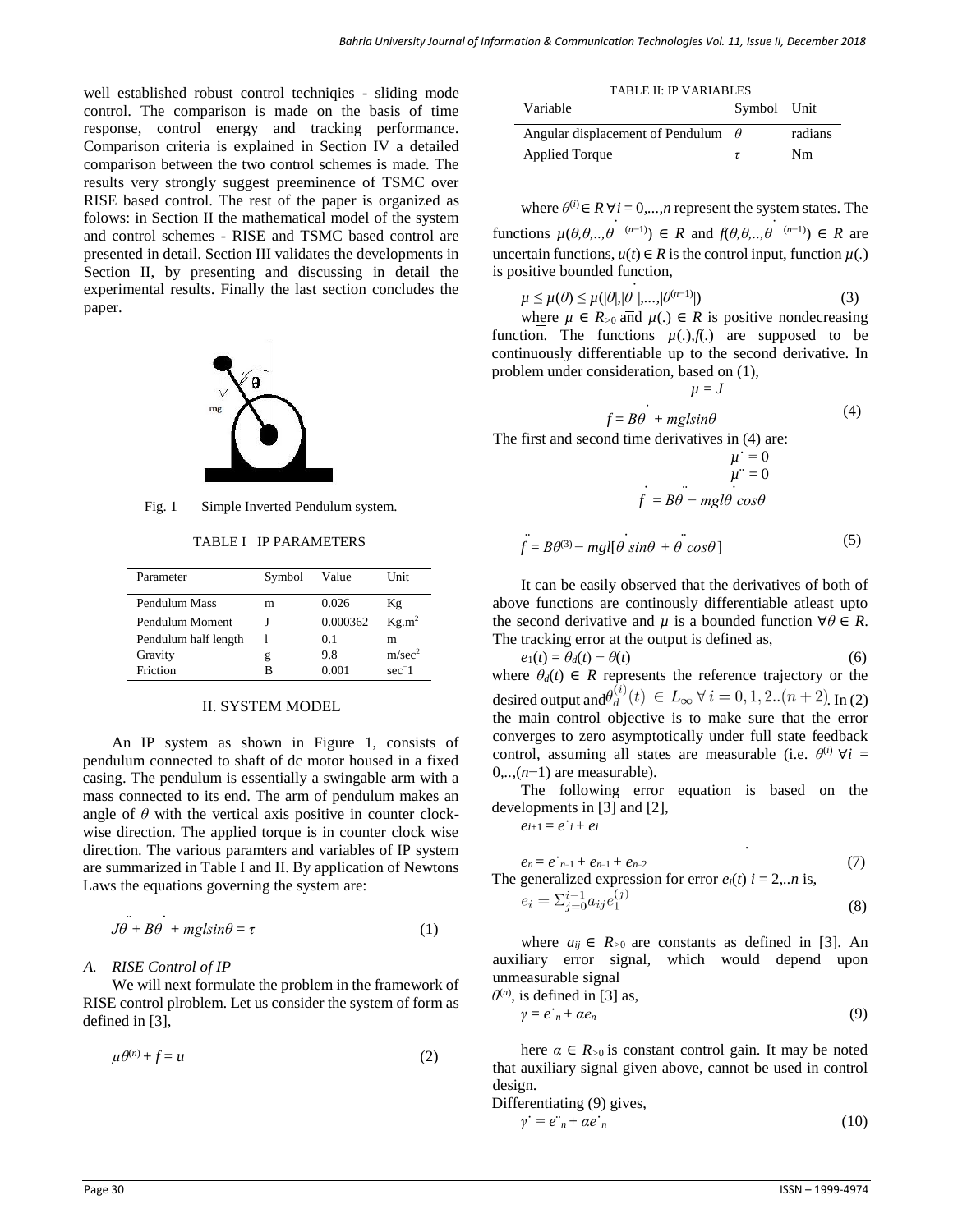Now, the second derivative of (8) with 
$$
i = n
$$
 is,  
\n
$$
\ddot{e}_n = \sum_{j=0}^{n-1} a_{nj} e_1^{j+2}
$$
\n(11)

Multiplying both sides of (10) by 
$$
\mu(\theta)
$$
 and using (11),  
\n
$$
\mu(\theta)\dot{\gamma} = \mu(\theta)\sum_{j=0}^{n-1} a_{ij}e^{j+2} + \mu(\theta)\alpha\dot{e}_n
$$
\n(12)

Differentiating (2) with respect to time,

 $\mu(\theta)\theta^{n+1} + \mu^{\cdot}(\theta)\theta^n + f(\theta) - \mu^{\cdot} = 0$ Now the  $(n + 1)$  derivative of  $(7)$  is, (13)  $\theta^{(n+1)} = \theta_d^{(n+2)} - e_1^{(n+2)}$  (14)

Using (13) and (14),  $\mu(\theta)$ *γ*<sup> $\cdot$ </sup>( $\theta$ ) =  $\mu(\theta)$ [*a*<sub>*nn*</sub>-1*e*<sub>*n*1+1</sub> +  $\sum_{nj=0}$ -2*aije*<sub>*j*+2</sub> +  $\mu(\theta)$ *αe*<sup> $\cdot$ </sup>*n*] + $\mu(\theta)(\theta_{dn+1} - e_{n1+1}) + \mu'(\theta)\theta_{n+1}$ 

$$
+f(\theta) - u \quad (15)
$$

Taking 
$$
a_{nn-1} = 1
$$
 and rearranging terms,  
\n
$$
\mu(\theta)\gamma'(\theta) = \mu(\theta)[\theta_{dn+1} + \sum_{nj=0}^{\infty} -2aije_{j+2} + \mu(\theta)ae_n]
$$
\n
$$
+\mu'(\theta)\theta^n + f(\theta) - u'
$$
\n(16)

As defined in [3] the auxiliary function is, 
$$
\Xi(\theta, \theta_1, ..., \theta^n, t)
$$
 as,  
\n
$$
\Xi = \mu(\theta) [\theta_d^{n+1} + \Sigma_{j=0}^{n-2} a_{ij} e^{j+2} + \mu(\theta) \alpha \dot{e}_n]
$$

$$
+\mu(\theta)[\theta + \frac{1}{2}r] + e_n + \dot{f}(\theta)
$$
\n(17)

Using (17), (16) becomes,

$$
\mu(\theta)\dot{\gamma} = -\frac{1}{2}\dot{\mu}(\theta)\gamma - e_n - \dot{u} + \Xi
$$
\n(18)

here  $n = 2$ . The function  $\Xi$  is further given as, Ξ*d* = Ξ*θ*=*θ<sup>d</sup>*

$$
\Xi = \Xi \qquad -\Xi_d \tag{19}
$$

The RISE control law based on as defined in [3] is,

$$
u(t) = (k_s)e_n(t) - (k_s)e_n(0)
$$

$$
+ \int_0^t [(k_s)\alpha e_n(\tau) + s\ sgn(e_n(\tau))]d\tau
$$
(20)

In [3]  $k_s$ *, β* were taken constants. In [1] and [2] adaptive tuming of these parameters was proposed. In this paper *ks,β,α*  are taken as constants.

According to Theorem 1 in [3] for asymptotic convergence of error to zero  $\alpha > \frac{1}{2}$ . We choose the control gains *β,ks* according to (25) and (49) in [3], respectively. The derivative of control in (20) is:

$$
u^{\cdot} = k_s \gamma + \beta sgn(e_n) \tag{21}
$$

And the closed loop error system is thus given by next equation based on [1], [2] and [3].

$$
\mu \dot{\gamma} = -\frac{1}{2} \dot{\mu} \gamma - e_n - k_s \gamma \nrightarrow ggn(e_n) + \Xi \tag{22}
$$

## *B. Terminal Sliding Mode Control of IP*

In Terminal Sliding Mode (TSM) unlike sliding mode control a nonlinear term is introduced in the design of sliding surface. When the sliding surface or manifold is reached the trajectories are attracted within the manifold and converge to the origin following. In contrast, in conventional sliding mode asymptotic stability is guaranteed which leads to convergence of state variables to the origin but in infinite time [10]. Let us reconsider the IP system of (1). The sliding

variable for the given system in Terminal Sliding Mode Control (TSMC) is [21],

$$
s = e_2 \nleftrightarrow e_1^{p/q} \tag{23}
$$

where  $e_i = x_i - x_d$  and  $\theta = x_1, \theta = x_2$ . The state space model of given system is,

$$
\dot{e}_1 = e_2
$$
  

$$
\dot{e}_2 = -\frac{B}{J}e_2 - \frac{mgl}{J}e_1 + \frac{1}{J}u
$$
 (24)

The TSMC law is given by (25). Equivalent control is obtained by differentiating (23), equating with zero and using (24). In TSMC the control law is given as:<br> $u = u + u + u$ 

$$
u = u_{dis} + u_{eq}
$$
  
\n
$$
u_{dis} = -ksgn(s)
$$
  
\n
$$
u_{eq} = (B)e_2 + (mgl)sin(e_1)
$$
  
\n
$$
-\beta \quad /J)(p/q)e_1^{\frac{p}{q}-1}e_2
$$
  
\n
$$
-1 < p/a < 2
$$
 and  $\beta > 0$  (25)

Here  $1 < p/q < 2$  and  $\beta > 0$ .

## III. EXPERIMENTAL RESULTS AND DISCUSSION

To demonstrate the relevance of proposed RISE based control of IP system, we implement control on Inverted Pendulum Trainer. The different parameters of system are summarized in Table I.

## *A. Description of testbed*

The testbed which is used to obtain experimental results is Inverted Pendulum Trainer(IPT) Figure 2. The IPT consist of dc motor housed in a fixed casing. The motor shaft is mounted with a pair of swingable arms both connected to same shaft on opposite ends so that they can be treated as single inverted pendulum. The angular displacement of pendulum is measured by rotary potentiometer. The system is interfaced with PC installed with MATLAB, through PC interface unit. This unit comprises of a dc motor drive, data acquisition module. The drive delivers power to the dc motor connected to the pendulum while the data acquisition module sends the digitized angular displacement to PC through USB interface.

#### *B. Results of RISE based control*

The result of application of RISE based control law as given in (20) on IPT for output regulation, is shown in Figure 3. The initial position of pendulum was  $\theta = -89.1^{\circ}$ . It can be observed that the control brings the pendulum to the deisred position of  $\theta = 0^\circ$  in 5s. The time response specifications for a constant input to the IP system are summarized in Table V.

The system was also tested for tracking a sinusoidal input of amplitude *π/*10 and frequency of *π*rad/sec. The tracking error is shown in Figure 4. It can be seen that the error reduces to zero after 5s. However there is noise in the signal due to electronics. The RISE controller parameters which were designed on the basis of inequalities (25) and (49) in [3] and set to give very good regulation and tracking, are summarized in Table III.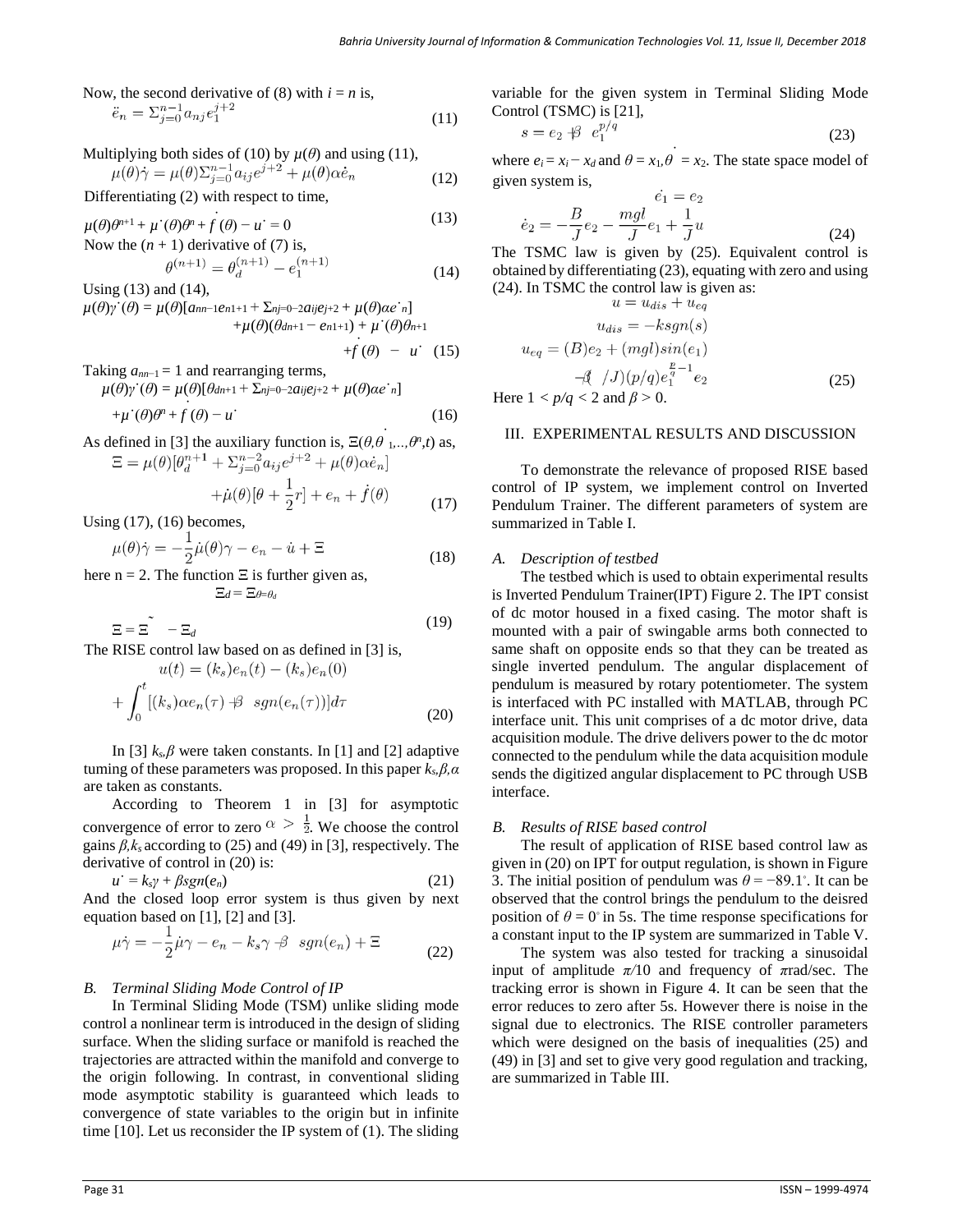

Fig. 2 Inverted Pendulum testbed.



Fig. 3 Regulation of pendulum angle at zero rad.

## *C. Results of TSMC*

The result of application of TSMC law as given in (23) to (25) on IPT for output regulation is shown in Figure 3. The initial position of pendulum was  $\theta = -89.1^{\circ}$ . It can be observed that the control brings the pendulum to the desired position of  $\theta = 0^\circ$  in 0.8s. The time response specifications for a constant input to the IP system are summarized in Table V.



Fig. 4 Tracking error with RISE Control and TSMC.

| TABLE III | RISE CONTROLLER PARAMETERS |
|-----------|----------------------------|
|           |                            |

| Symbol   | Value |
|----------|-------|
| IJ       | 10    |
| $k_{s}$  | 10    |
| $\alpha$ |       |

The system was also tested for tracking of sinusoidal input of amplitude *π/*10 and frequency of *π*rad/sec. The tracking error is shown in Figure 4. It can be seen that the error reduces zero after 1.8s. The noise in the signal is due to electronics. Based on conditions imposed on TSMC controller parameters in (25), we chose the values which gave best regulation and tracking, as summarized in Table IV.

## IV. COMPARISON BETWEEN RISE BASED CONTROL AND TSMC

The comparison of results obtained from the two given control methodologies is discussed here. The comparison criteria is first explained as follows:

## TABLE IV TSMC CONTROLLER PARAMETERS

| Symbol | Value |
|--------|-------|
|        | 10    |
| k.     | 10    |
| p/q    |       |

TABLE V TIME RESPONSE SPECIFICATIONS

| $Control$ $Tr$ |     | $T_{\rm s}$ | Overshoot $E_{ss}$ |  |
|----------------|-----|-------------|--------------------|--|
| <b>RISE</b>    | 3s  | 5s          | nil                |  |
| <b>TSMC</b>    | 0.6 | 0.8s        | nil                |  |

### *A. Comparison criteria*

The performance of the two control methodologies are compared in this paper, on the basis of:

- Time Response Specifications of desired response, for output regulation, using the best designs of given control methodologies.
- 2. Tracking Error of desired input using the best designs of given control methodologies.
- 3. Control Energy of control signal in given control methodologies with different designs but yielding similar time response specifications.

Time Response Specifications include: *Rise time Tr* is defined in literature as the time required to reach from 10 to 90 percent of steady state value. [6] *Settling time Ts* is the time to reach 98 percent of steady state value.[15]

*Steady state error Ess*, which is the mean value of difference between desired output and actual output at steady state.[6] Tracking Error: is the instantaneous value of errors for the given control strategies.

Control Energy: We define control energy (*E*) as an "effort" exerted by the given controller to give the desired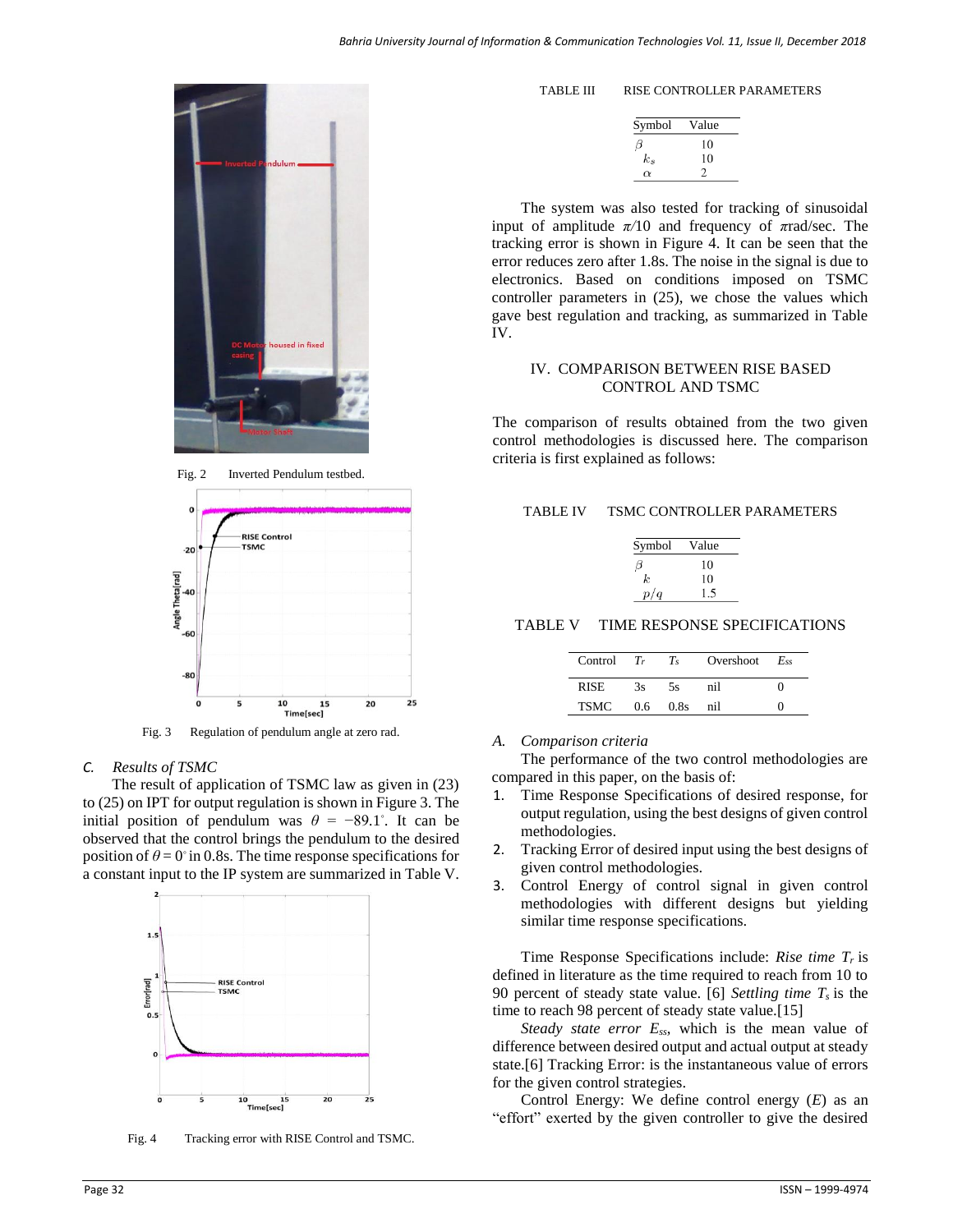results. Ideally the desired output should be achieved by smallest effort possible. Mathematically,

$$
E = u^2 \tag{26}
$$

#### *B. Comparison*

The comparison is based on following, Time Response Specifications: It can be observed that TSMC gives better regulation and tracking performance. It needs to be noted that the design parameters chosen were those which gave the best performance for the given technique. The TSMC has faster transient response and faster convergence to steady state value. While both techniques yield zero steady state error. Tracking Error: The tracking error convergence is also faster in case of TSMC. The root mean squared error (MSE) calculated in the basis of (27), for TSMC and RISE based control is summarized in Table VI.

$$
MSE = \sqrt{\frac{1}{N} \sum (e_i)^2}
$$
 (27)

where *N* is the number of samples of discretized error signals. It can be seen that TSMC has a lower MSE value for tracking error than RISE control.

**Control Energy**: In order to compare the performance of system under RISE based control and TSMC as a first the TSMC parameters were changed. The new parameters were chosen to yield a response that was similar to the RISE based response. The updated parameters are  $k = 2, \beta = 1, p/q = 1.5$ . The new system tracking response (to a sinusoidal input used in previous section) is given in Figure 5. The Control Energy for both control techniques is given in Figure 6. In order to



Fig. 5. Tracking response of redesigned system for RISE and TSMC.



Fig. 6. Control Energy as function of time for RISE and TSMC.

determine which control has lower average value of *E*, we find *A* defined by:

$$
A = \frac{1}{t_1 - t_o} \int_{t_o}^{t_1} E(t) dt
$$
 (28)

For RISE *A* = 5*.*429 while for TSMC *A* = 3*.*996. This shows that TSMC is exerting lesser effort in order to yield the same response which is obtained from RISE.

#### V. CONCLUSION

This paper considered the control of a nonlinear system Inverted Pendulum, using RISE and TSMC. The two control schemes were compared on the basis of time response, control energy and tracking performance. The findings suggest that TSMC exhibits better performance over RISE based control with faster response, lower control energy and smaller tracking error.

| Control | MSE.  |
|---------|-------|
| RISE    | 12.89 |
| TSMC    | 5.46  |

#### REFERENCES

- [1] B. Bidikli, Enver Tatlicioglu, A. Bayrak, and E. Zergeroglu, "A new robust 'ingetral of sign of error' feedback controller with adaptive compensation gain," in Proc. IEEE Int. Conf. on Decision and Control, Florence Italy, 2013, pp. 3782-3787.
- [2] B. Bidikli, Enver Tatlicioglu and Erkan Zergeroglu, "A Self Tuning RISE Controller Formulation," in Proc. of American Control Conference, Portlan, Oregon, USA, June 4-6 2014, pp. 5608-5613.
- [3] B. Xian, D. M. Dawson, M. S. de Queiroz, and J. Chen, "A continuous asymptotic tracking control strategy for uncertain multi-input nonlinear systems," IEEE Trans. Autom. Control, vol. 49, no. 7, pp. 12061211, Jul. 2004.
- [4] Bennehar, Moussab, Ahmed Chemori, and Franois Pierrot. "A novel risebased adaptive feedforward controller for redundantly actuated parallel manipulators." in Proc. of IEEE/RSJ Int. Conf. on Intelligent Robots and Systems, 2014, pp. 2389-2394.
- [5] Jianyong Yao, Zongxia Jiao, Dawei Ma. "RISE-based precision motion control of DC motors with continuous friction compensation." IEEE Transactions on Industrial Electronics, vol. 61, no. 12, pp. 7067-7075, 2014.
- [6] Richard C. Dorf and R. H. Bishop, Modern control systems, Pearson, 2011.
- [7] K. Zhou, J. C. Doyle, Essentials of Robust Control, Prentice all, NJ, Upper Saddle River, 1997.
- [8] Sepulchre, R., Jankovic, M., Kokotovic, P.V., Constructive Nonlinear Control, Springer, New York 1997.
- [9] Y. Shtessel, C. Edwards, L. Fridman, A. Levant, Sliding Mode Control and Observation, Birkhuser, Boston 2013.
- [10] Zhihong, Man, Xing Huo Yu. "Terminal sliding mode control of MIMO linear systems." IEEE Transactions on Circuits and Systems I: Fundamental Theory and Applications, vol. 44, no. 11, pp 1065-1070, 1997.